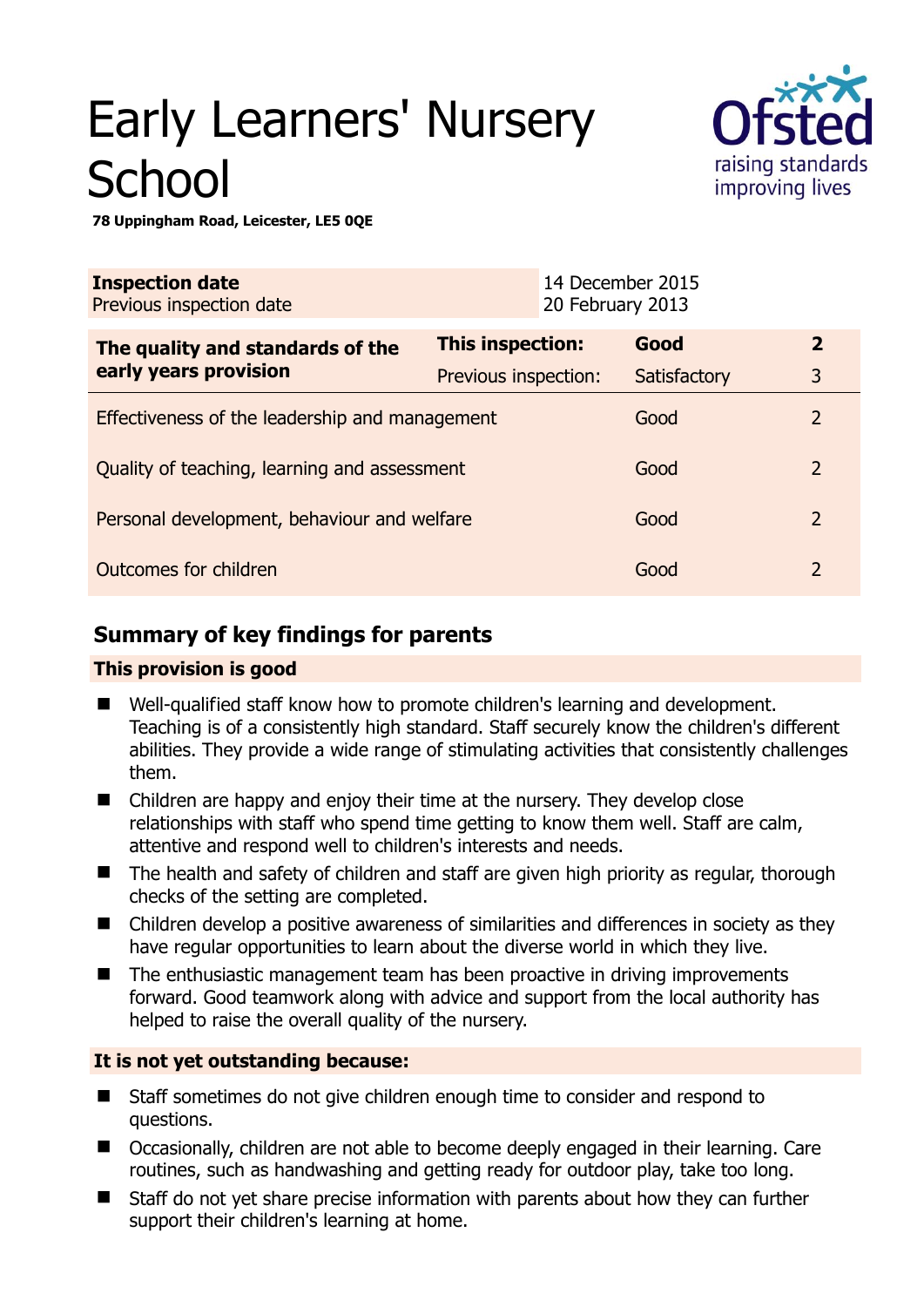## **What the setting needs to do to improve further**

#### **To further improve the quality of the early years provision the provider should:**

- make best use of all opportunities for children to develop, improve and use their thinking skills
- $\blacksquare$  provide more opportunities that enable children to become deeply engaged in their learning
- foster a more collaborative approach with parents and help them to quide their child's learning at home.

### **Inspection activities**

- The inspector observed the quality of teaching during activities indoors and outdoors, and assessed the impact this has on children's learning.
- The inspector spoke to staff and children at appropriate times during the inspection.
- The inspector completed a joint observation with the deputy nursery manager.
- The inspector held a meeting with the management team. She looked at relevant documentation, such as the nursery's self-evaluation and evidence of the suitability of staff working in the nursery.
- The inspector spoke to a small selection of parents and committee members during the inspection and took account of their views.

**Inspector**  Tracy Hopkins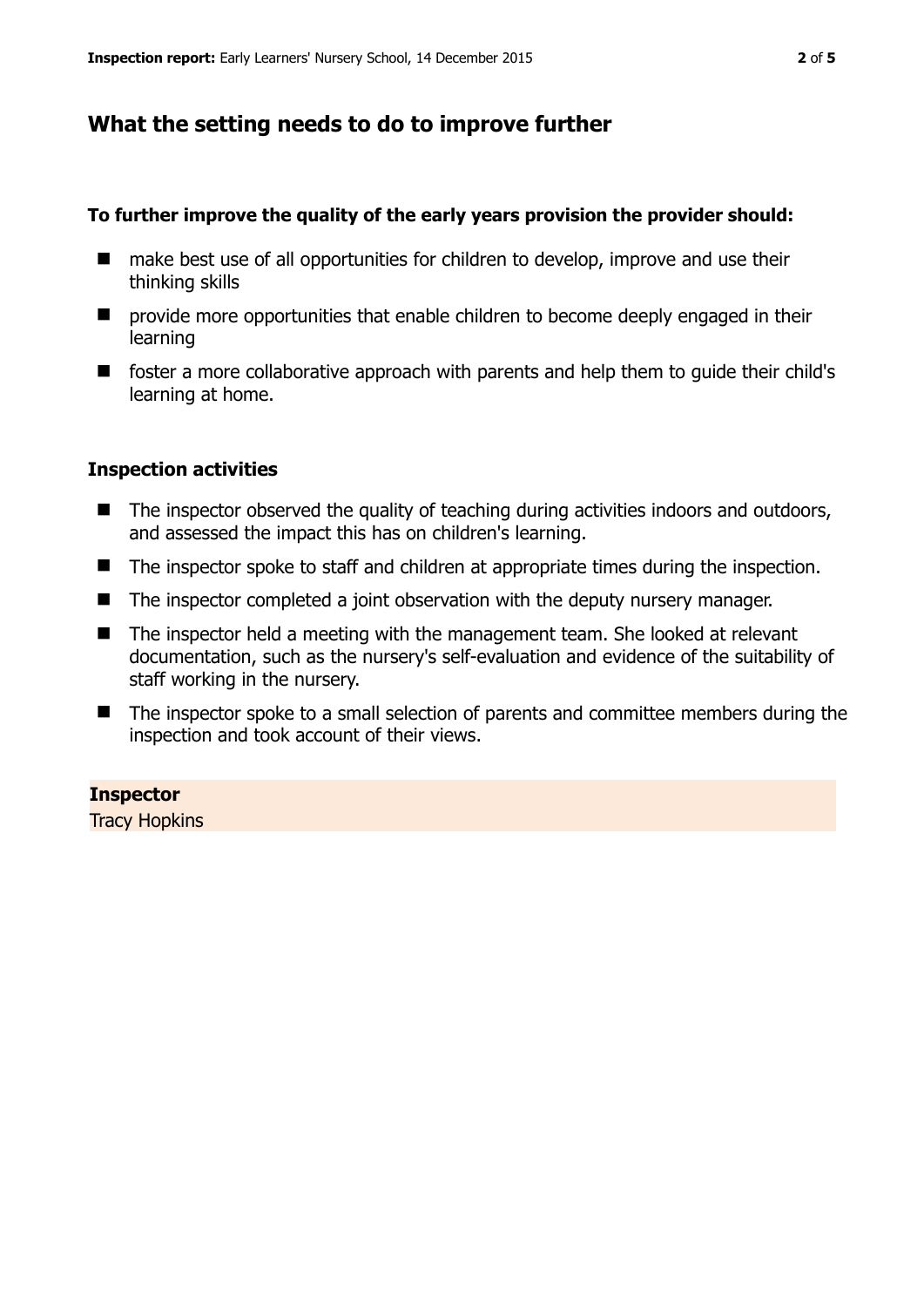## **Inspection findings**

## **Effectiveness of the leadership and management is good**

Arrangements for safeguarding are effective. Staff have a secure understanding of the signs and symptoms of abuse and how to report their concerns. The management team has effective systems in place for the supervision and monitoring of staff performance. The qualified teacher in the nursery has reviewed the planning of activities for the children. This has improved the systems used for identifying children's next steps, in order to be more precise and targeted. Regular training and the sharing of good practice help all staff to improve their teaching practice. The manager monitors the learning of all children in the nursery. She identifies any gaps in their learning. Disabled children and those with special educational needs are swiftly identified. Staff work well with parents and other agencies to meet their individual needs.

## **Quality of teaching, learning and assessment is good**

Staff's knowledge of what children know and can do is accurate. They regularly observe children as they play, and plan effectively for their next steps in learning. Consequently, children make good progress. They are enthusiastic and readily engage in activities and opportunities offered to them. Children confidently investigate a wide variety of resources that inspires creativity. They develop their problem-solving skills as they work out if glue or staples would be best in holding card together. This enables children to take the lead in their play and follow their own ideas. Staff in the baby room are enthusiastic and responsive to children's needs. They copy words and sounds that babies make and sing songs which children readily join in with. Babies enjoy pressing buttons on toys, exploring how to make them work. Staff teach children about shape, size and number, building on their growing mathematical understanding. They skilfully weave in opportunities to encourage children to count. For example, older children skilfully count backwards to identify how many sleeps they have until Christmas. Children have opportunities to experiment with different levels of noise as they take turns with their friends to bang the drum and then shake the bell.

### **Personal development, behaviour and welfare are good**

Children demonstrate they feel safe and secure. Young children particularly enjoy hugs and reassurance from staff when feeling tired or unsure after returning from time away. Children are learning how to behave and respect others through sensitive reminders provided by staff. They are encouraged to share and take turns as they play alongside each other. Children have ample opportunities to enjoy a healthy lifestyle. Meals are nutritious and freshly made, and children's dietary requirements are met. Children's physical skills are supported well. They build a large structure using crates and wood. They take well-supervised risks as they climb and clamber at different heights.

## **Outcomes for children are good**

Children make steady progress from their starting points. They demonstrate good self-help skills as they manage care practices independently, pour their own drinks and clear their plates away once they have finished their food. They are gaining the essential skills they require in readiness for school.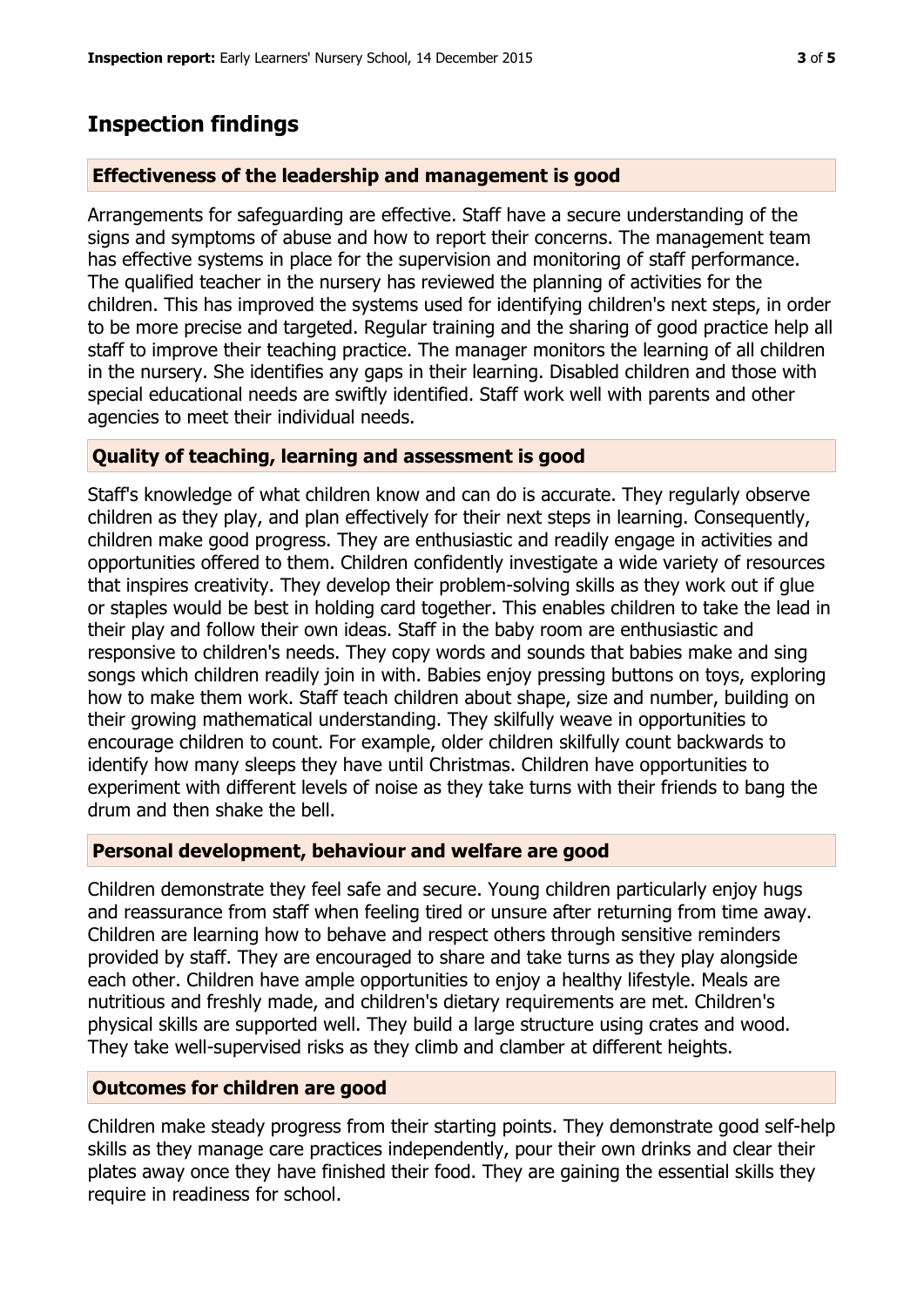## **Setting details**

| Unique reference number       | EY410668                                                                             |  |
|-------------------------------|--------------------------------------------------------------------------------------|--|
| <b>Local authority</b>        | Leicester City                                                                       |  |
| <b>Inspection number</b>      | 1028009                                                                              |  |
| <b>Type of provision</b>      | Full-time provision                                                                  |  |
| Day care type                 | Childcare - Non-Domestic                                                             |  |
| <b>Registers</b>              | Early Years Register, Compulsory Childcare<br>Register, Voluntary Childcare Register |  |
| <b>Age range of children</b>  | $0 - 10$                                                                             |  |
| <b>Total number of places</b> | 64                                                                                   |  |
| Number of children on roll    | 20                                                                                   |  |
| <b>Name of provider</b>       | L E Associates (UK) Limited                                                          |  |
| Date of previous inspection   | 20 February 2013                                                                     |  |
| <b>Telephone number</b>       | 0116 2763377                                                                         |  |

Early Learners' Nursery School opened in 2010. There are 10 members of childcare staff. Of these, eight hold appropriate early years qualifications including one at a level 2, six at level 3 and one with Qualified Teacher Status. The nursery opens from Monday to Friday, all year round. Sessions are from 7am until 7pm. The nursery provides funded early education for two-, three- and four-year-old children. It supports disabled children and those with special educational needs.

This inspection was carried out by Ofsted under sections 49 and 50 of the Childcare Act 2006 on the quality and standards of provision that is registered on the Early Years Register. The registered person must ensure that this provision complies with the statutory framework for children's learning, development and care, known as the Early Years Foundation Stage.

Any complaints about the inspection or the report should be made following the procedures set out in the guidance 'Complaints procedure: raising concerns and making complaints about Ofsted', which is available from Ofsted's website: www.gov.uk/government/organisations/ofsted. If you would like Ofsted to send you a copy of the guidance, please telephone 0300 123 4234, or email enquiries@ofsted.gov.uk.